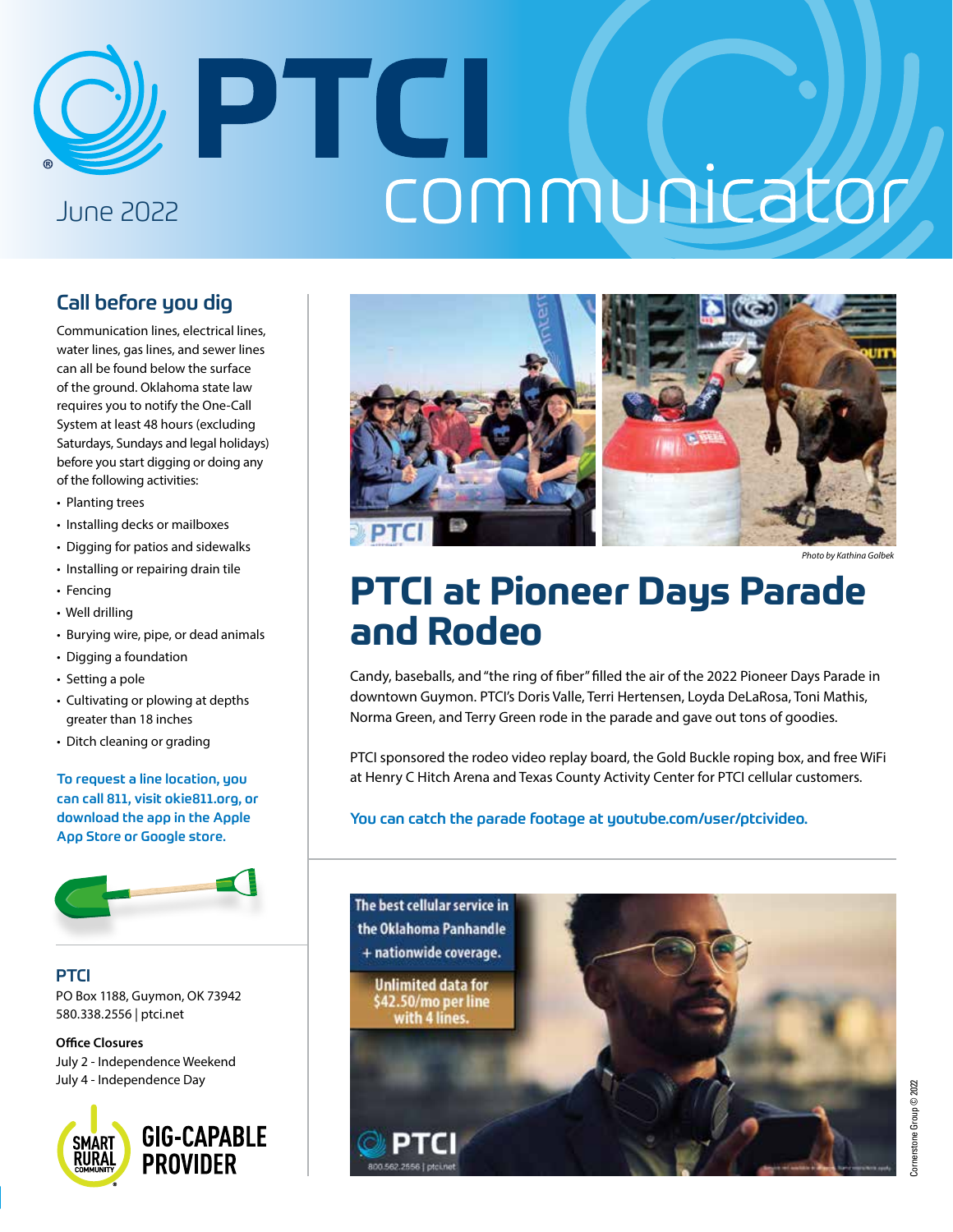# **Congratulations to the 2022 recipients of PTCI's \$1,000 Scholarship!**

**Each year** PTCI awards \$20,000 in scholarships. **\$1,000 will be given** to local high school seniors to attend college or trade school. **Ten different schools** have been selected by students for higher learning. **Seven high schools** are represented by PTCI Scholarships.



**Brian Alvarad** *Hooker High School*



*Boise City High School*



*Laverne High School*



*Beaver High School*





*Turpin High School*



*Balko High School*









**Emmrie Home** *Guymon High School*











**Paul Oak** *Guymon High School*





*Hooker High School*

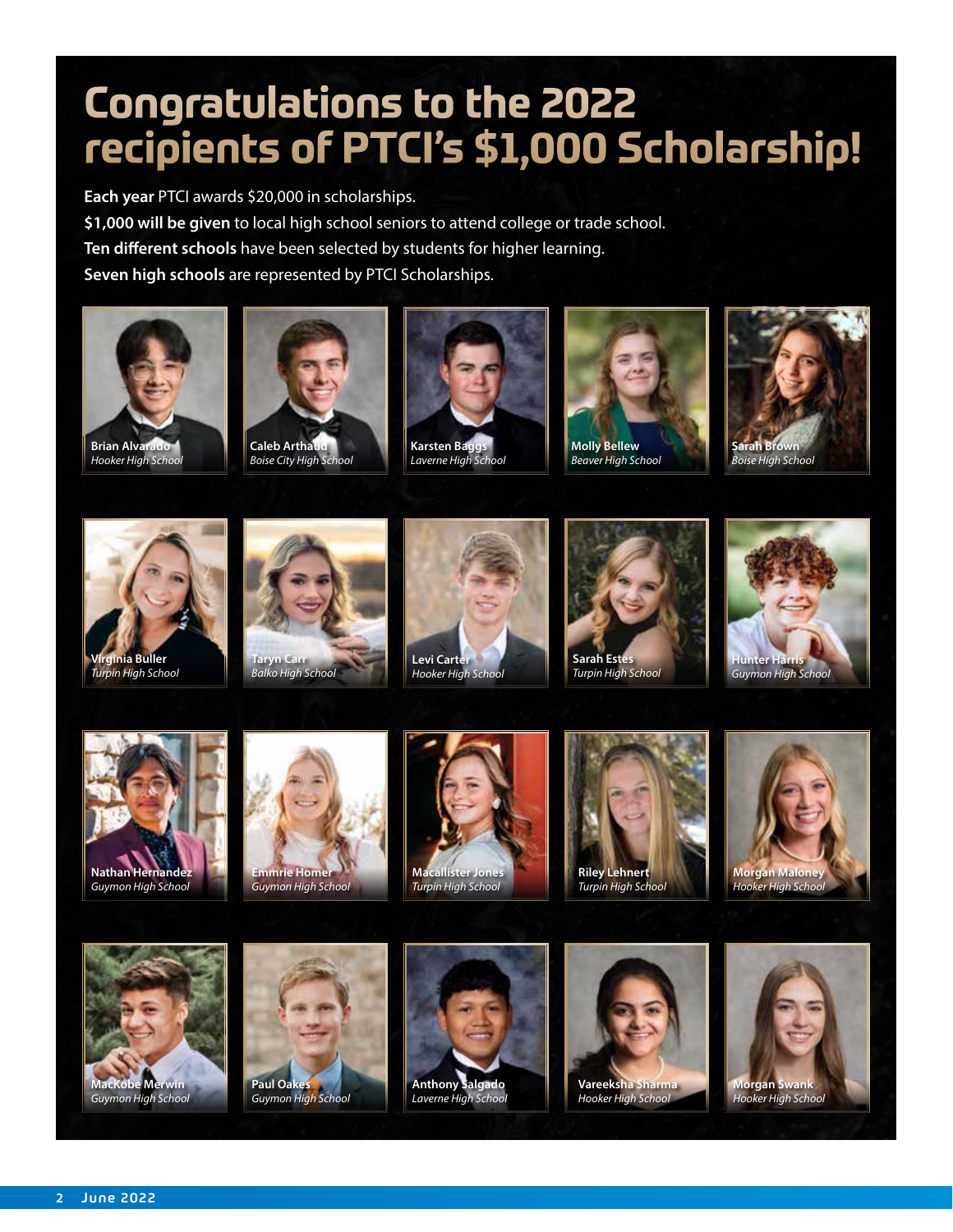### **Garrett claims all-around at OPSU's Doc Gardner Memorial Rodeo**



PTCI sponsored the OPSU Doc Gardner Memorial Rodeo All-Around Cowboy Saddle. Garrett Elmore of Southeastern Oklahoma State University was the winner. Shelbie Rose, Oklahoma Panhandle State University Assistant Rodeo Coach, presented Garrett with his new saddle. Congratulations Garrett!

# **Simplify your tech life**

Every year people are using more tech devices and more data daily. There's a lot to manage with multiple accounts and apps on each device. Here are a few tips for simplifying your tech life:

- **Use a password manager to keep track of your online passwords.** Password Genie is the password manager in Tech Shield, available at PTCI.
- **Make your internet experience more efficient with cloud storage.** You can store all of your photos and documents in a secure online location and access your files anytime. Cloud storage is also a part of Tech Shield.
- **Let Whole Home WiFi handle updates.** The router updates firmware automatically. It helps keep your router secure and provides a strong WiFi signal throughout your home.

Call PTCI today and ask about Whole Home WiFi Plus. It combines Whole Home WiFi with Tech Shield for an all-in-one solution.



### Word search for June

To be qualified for a drawing for a \$20 credit toward your PTCI services, mail your completed puzzle to: PTCI, Attn: Puzzle, PO Box 1188, Guymon, OK 73942, or drop it into the envelope with your monthly payment.

| Z                   | S | т | L | W | O                | R                  | O            | R        | R |  |
|---------------------|---|---|---|---|------------------|--------------------|--------------|----------|---|--|
| A                   | W | Z | D | Α | G                | E                  | A            | E        | W |  |
| Z                   | Т | X | B | н | J                | т                  | Χ            | C        | J |  |
| E                   | F | N | ٧ | M | S                | Н                  | R            | A        | Т |  |
| O                   | F | X | B | н | R                | G                  | F            | R        | F |  |
| V                   | J | O | т | ٧ | E                | I                  | ٧            | D        | M |  |
| T                   | X | A | C | N | P                | F                  | A            | $\Omega$ | A |  |
| ۷                   | F | I | Ċ | ٧ | O                | R                  | Υ            | P        | Ν |  |
| D                   | A | E | т | B | $\Omega$         | A                  | O            | S        | D |  |
| J                   | S | D | В | Н | R                | Т                  | O            | W        | Α |  |
| F                   | ٧ | Z | E | C | Τ                | S                  | N            | Κ        | L |  |
| D                   | D | V | W | R | M                | S                  | L            | E        | O |  |
| $\overline{1}$      | A | ٧ | J | O | R                | Z                  | L            | A        | R |  |
| ٧                   | S | F | Υ | E | O                | J                  | E            | R        | I |  |
| Н                   | Т | S | S | D | Τ                | Κ                  | R            | Υ        | A |  |
| A                   | н | I | J | D | S                | R                  | I            | Ν        | Ν |  |
| S                   | т | L | D | O | N                | χ                  | $\mathsf{l}$ | F        | D |  |
| Н                   | R | E | Т | S | A                | L                  | B            | Ν        | O |  |
| L                   | I | G | н | T | S                | A                  | B            | E        | R |  |
| А                   | х | D | A | R | Т                | Н                  | А            | Ν        | P |  |
| <b>BLASTER</b>      |   |   |   |   | <b>SITH</b>      |                    |              |          |   |  |
| <b>JEDI</b>         |   |   |   |   | <b>VADER</b>     |                    |              |          |   |  |
| <b>PODRACER</b>     |   |   |   |   | <b>DEATHSTAR</b> |                    |              |          |   |  |
| <b>STORMTROOPER</b> |   |   |   |   | MANDALORIAN      |                    |              |          |   |  |
| <b>DARTH</b>        |   |   |   |   |                  | <b>STARFIGHTER</b> |              |          |   |  |
| <b>LIGHTSABER</b>   |   |   |   |   |                  | <b>WOOKIE</b>      |              |          |   |  |
| Name:               |   |   |   |   |                  |                    |              |          |   |  |
| Phone:              |   |   |   |   |                  |                    |              |          |   |  |

**Email:** \_\_\_\_\_\_\_\_\_\_\_\_\_\_\_\_\_\_\_\_\_\_\_\_\_\_\_

Jack Schnaufer of Keyes is the lucky winner of our puzzle drawing. Jack will receive a \$20 PTCI bill credit. Congratulations!

### New business listing

**Guymon** Big West Power 580-338-7837